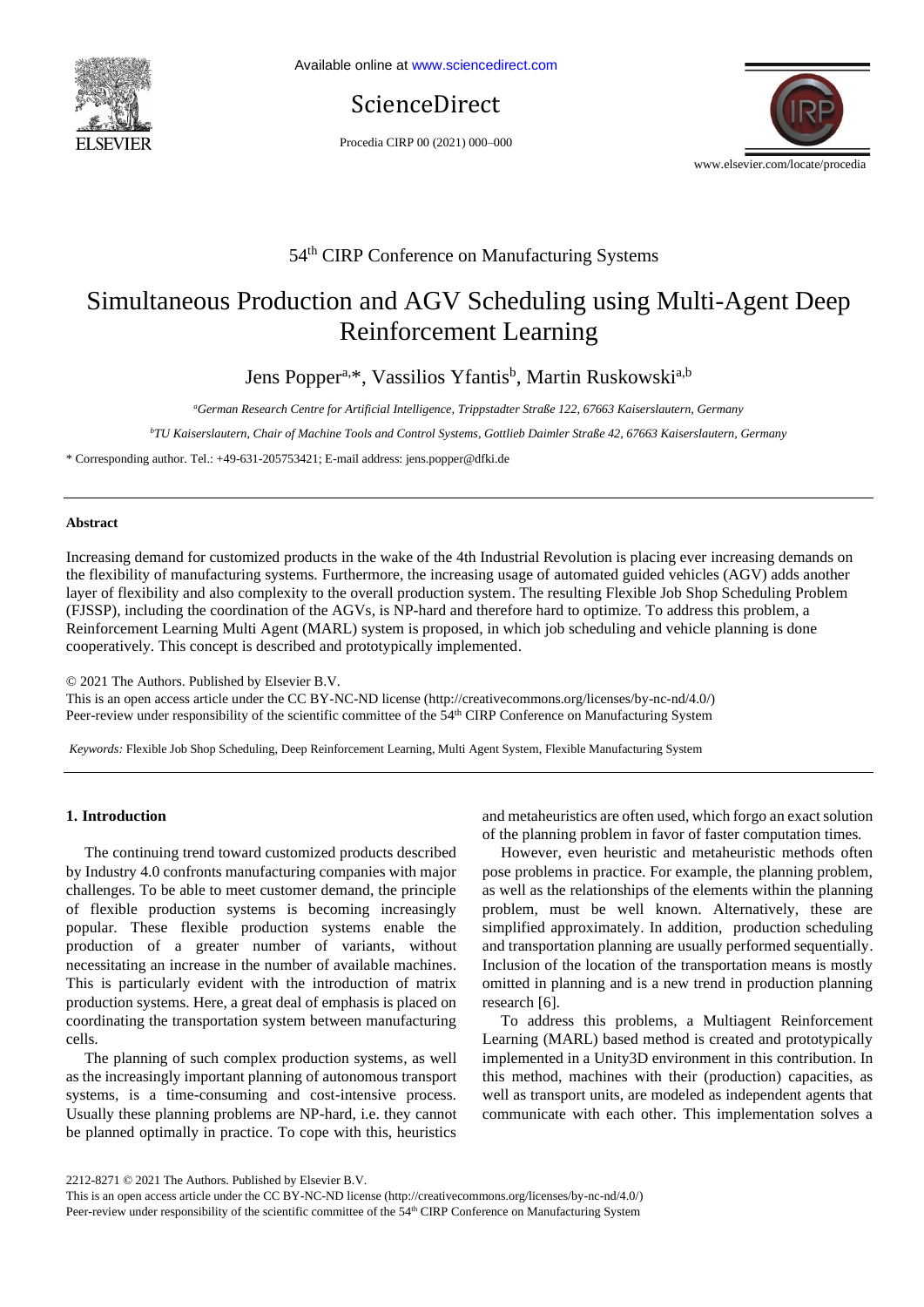series of planning instances, which are compared to common heuristics used in production.

# **2. State of the art and related work**

In Deep Reinforcement Learning research, many breakthroughs have been achieved in recent years. Arguably, Deep-Q Learning has received the most attention due to the work of Deep Mind in the game Go [8]. Further developments in Deep Reinforcement Learning include the Trust Region Policy Optimization (TRPO) algorithm presented in [9]. This algorithm updates policies by taking the largest step possible to improve performance, while satisfying a special constraint on how close the new and old policies are allowed to be based on the KL-divergence. OpenAI introduced the Proximal Policy Optimization (PPO) algorithm in [2]. This algorithm introduces an adaptive KL-penalty and is especially characterized by its robustness to hyperparameters and to actions in the continuous domain. Also adapted to action spaces in the continuous domain is the Deep Deterministic Policy Gradient (DDPG) presented in [10]. This represents an actor-critic, model-free algorithm with a deterministic policy gradient.

Other well-known algorithms that are widely used in Deep Reinforcement learning and were considered in this research are the Soft Actor-Critic (SAC) [11], the Twin Delayed DDPG (TD3) [12] and Advantage Actor-Critic (A2C) [13].

The use of Deep Reinforcement Learning in multiagent systems is also an active field of research. For example, in [14], a mixed competitive and cooperative physics-based environment was presented in which agents compete in a simple game of hide-and-seek. Particularly noteworthy is the emergent behavior of the agents, which use the environment itself to their advantage.

The distributed solving of JSSP by the means of reinforcement learning has been shown in [15]. Here, the combination of shallow neural networks with a multiagent architecture – called neurodynamic programming – has been used to solve a generic JSSP. The authors highlight the ability of this approach to achieve a good solution far faster than algorithms such as branch and bound, which asymptotically needs more time when the problem grows.

MARL systems with Deep Reinforcement Learning have also been used in the area of production planning. [4] formulates a MARL approach for online reactive scheduling of flexible job shops. Here, unpredictable events, such as machine breakdowns and reconfigurations, are included. In this approach, one or multiple jobs are assigned to an agent, which directs them through the process flow. This point distinguishes this approach from many others in which agents are assigned to machines.

Such an approach was explored in [5], which also considers FJSP. The problems studied consist of jobs in different batch sizes and producing units, where each unit consists of a collection of identical machines. Moreover, to account for setup times, the machines within a production unit have different settings that can be changed with time. For scheduling of randomized lot sizes of a range of diverse jobs, [5] was able to train a MARL such that the results do not outperform heuristic methods, but correspond to expert knowledge.

In another publication, see [3], a MARL architecture is proposed to solve classical JSP. In this approach, agents decide which jobs to process next on their assigned machines based on the local state. Local sensing of the state, on the one hand, increases the difficulty of solving the problem optimally, and on the other hand leads to decentralized control. This is an approach that, based on the results, is also pursued in the methodology proposed in this research work.

[3] was able to show that this approach achieves reactive scheduling, where the agents adjust their behavior to a global goal. After the agents generalized their strategies, results were obtained that outperformed simple priority rules and, in some cases, more complex procedures.

The integration of other planning problems in a production system in the context of job scheduling was already identified as a research topic in [6], but there is still little practical work on this topic in the area of multiagent or machine learning research. The basic approach of reinforcement learning, that the explicit objective function does not have to be known apriori, is used in the proposed method to address this open research question.

## **3. Proposed method**

To solve the unknown objective function problem in this optimization problem, a MARL algorithm is proposed. This decentralized approach is intended to make the planning more resilient to disturbances. Two basic types of agents are defined. The first type of agent is assigned to production machines. These are able to request orders from a job registry in order to process them. Likewise, these agents have an overview of other agents in the production plant, including requested products, feasible production operations and the current progress in the production of the current product. In addition, they receive information about available transport units, their loading and current location.

The second type of agent is assigned to transport units. These transport the requested products to the respective machines. For this purpose, they observe all requested products, the machines, the current processing progress and the current position of all other transport units.

In addition to the agents assigned to the machines and transport units, there is a central coordination layer. This layer contains an overview of all orders and the production steps to be completed on them. The agents request information from this layer about all jobs that they can process according to the operations assigned to them. In doing so, the coordination layer ensures that the agents' decisions do not overlap due to messages arriving too late. The components of the scheduling system are shown in Figure 1. Here, jobs requested by the AGVs, i.e. the transport units, represent a subset of jobs that are requested by a machine agent. The internal time specification is process-oriented. This means that the system behavior is represented by processes, which can be understood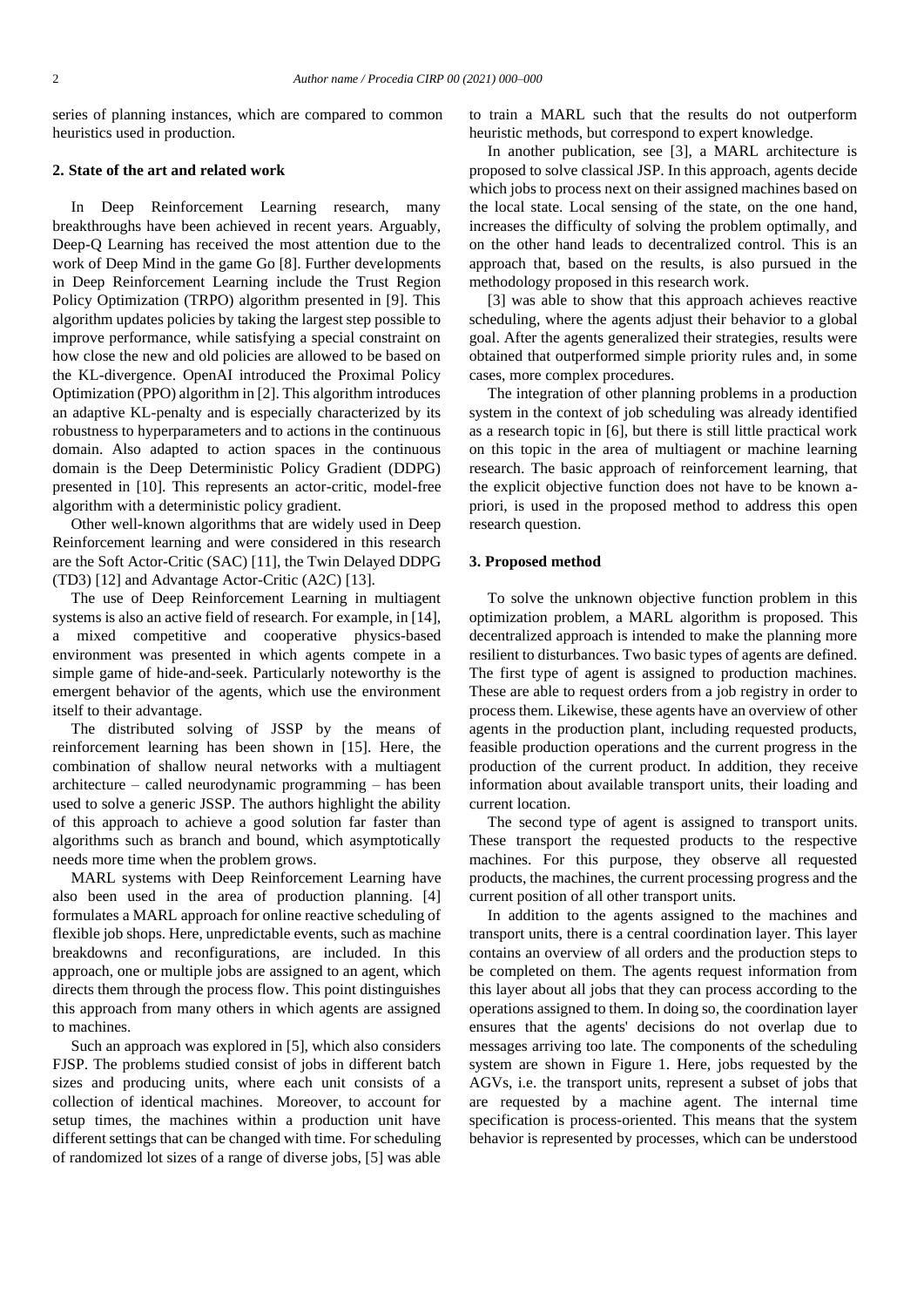

Figure 1 Proposed MARL decision architecture for integrated machine and transport unit scheduling.

as a sequence of events with the associated sequence of activities [7].

A major problem in using reinforcement learning for scheduling problems is the variable number of products to be manufactured. When modeling as an observation space, the number of orders is reflected in the size of the input vector. This can be chosen as large as possible to allow a wide range of possible planning problems. However, this also leads to a large number of possible actions, which in turn leads to poorer convergence and longer training times.

To circumvent this problem, the observation space is constantly limited to one possible order, and thus one possible action as output vector. For each machine, the agent iterates through all orders that this machine can process at this moment and assigns a continuous value v between [0,1] to each order. Once all possible orders have been evaluated, each order with the highest value is assigned to the corresponding machine. In case several machines have the same value, the order is assigned in sequence of the requesting machines. This avoids the problem of different sized order lists for a production system.

The AGVs have a different observation space. They observe their current distance to all machines, their current loading state, the destination of their current loading, the current location of all products, the products requested by machines and the current processing state of all machines. They can also observe the current destination of other transport systems. The transport systems select the order they will transport next. The local path finding itself is planned by means of an A\* algorithm based on the plant topology.

In order to establish a reference between already made decisions, the previously made observation, including the made action, is fed to the agents as a stacked vector.

In the concept, the production machines as well as the transport units receive Deep Learning based reinforcement learning agents. Due to the actions in the continuous domain, a proximal policy optimization algorithm was chosen [1]. This is particularly characterized by its adaptive KL penalty, to control the change of the policy at each iteration. It is characterized by its objective function (1).

$$
L_{CLIP}(\theta) = \hat{E}_t[\min(r_t(\theta)\hat{A}_t, clip(r_t(\theta), 1 - \varepsilon, 1 + \varepsilon)\hat{A}_t)]
$$
 (1)

Here,  $\theta$  represents the policy parameter,  $\hat{E}_t$  notes the empirical expected value over a time series, and  $r_t$  indicates the rate of probability under the respective new and old policies.  $\hat{A}_t$  is the expected advantage at a time t and  $\varepsilon$  represents a hyperparameter to be adjusted.

## **4. Experiment setup**

The experiments were conducted in a simulation environment created using Unity. The production units, in the form of 4 production cells, and 2 AGVs had to solve a randomly generated production planning problem. This plan always consisted of 13 jobs, which were composed of the job types 1-3. The theoretical minimum production time, including final transport to the outgoing warehouse, is 554 time units. This production time assumes that all products are immediately transported to the next machine or the buffer store, i.e. that transport capacities are unlimited. Furthermore, changeover times are set to a constant value. This theoretical value is not practically achievable due to the restrictions on transport capacities and compliance with all due dates, but it provides a starting point for evaluating the performance of the used heuristics and reinforcement learning techniques.

Target values of the evaluation are met deadlines and total completion time. In order to reduce the possible bias due to randomly generated orders, a test series of 100 runs is created. The average total completion time and the average negative latency are compared.

The optimization objectives according to which the agents' rewards were designed are listed in [Table 1.](#page-2-0) At the end of a planning run, all agesnts receive a positive reward based on the achieved  $max_i(C_i)/554$  and negative rewards for all products arriving after the deadline.

<span id="page-2-0"></span>Table 1: Optimization objectives considered in the setup for the experiments of the MARL in the proposed method

| Notation     | Description   | Meaning              |
|--------------|---------------|----------------------|
| $\cup_{max}$ | $max_i (C_i)$ | Makespan/Max.        |
|              |               | completion time      |
|              | $\frac{1}{n}$ | <b>Mean Lateness</b> |
|              |               |                      |
| -max         | $max(L_i)$    | Max. Lateness        |

The agents consist of identically constructed networks with 5 deep layers and 512 completely connected neurons per layer. As learning rate  $3 \cdot 10^{-4}$  was chosen. The agents were first trained sequentially over 8 million steps in isolation. In a second step the pre-trained networks were trained together in a multi-agent system for another 7 million steps. The training took 8 hours on the machine described in section [0.](#page-3-0)

# *4.1. Production plant setup*

The problem can be described as a FJSSP. In a FJSSP an operation requires certain functions that one or more machines provide. That is, an operation can be processed on multiple machines if they meet the requirements. Thus, FJSSPs are a generalization of JSSPs, where the *i*th operation of job *j*  $O_{ii}$ can be assigned to a set of machines  $M_{ii} \subseteq M$ . Here, the process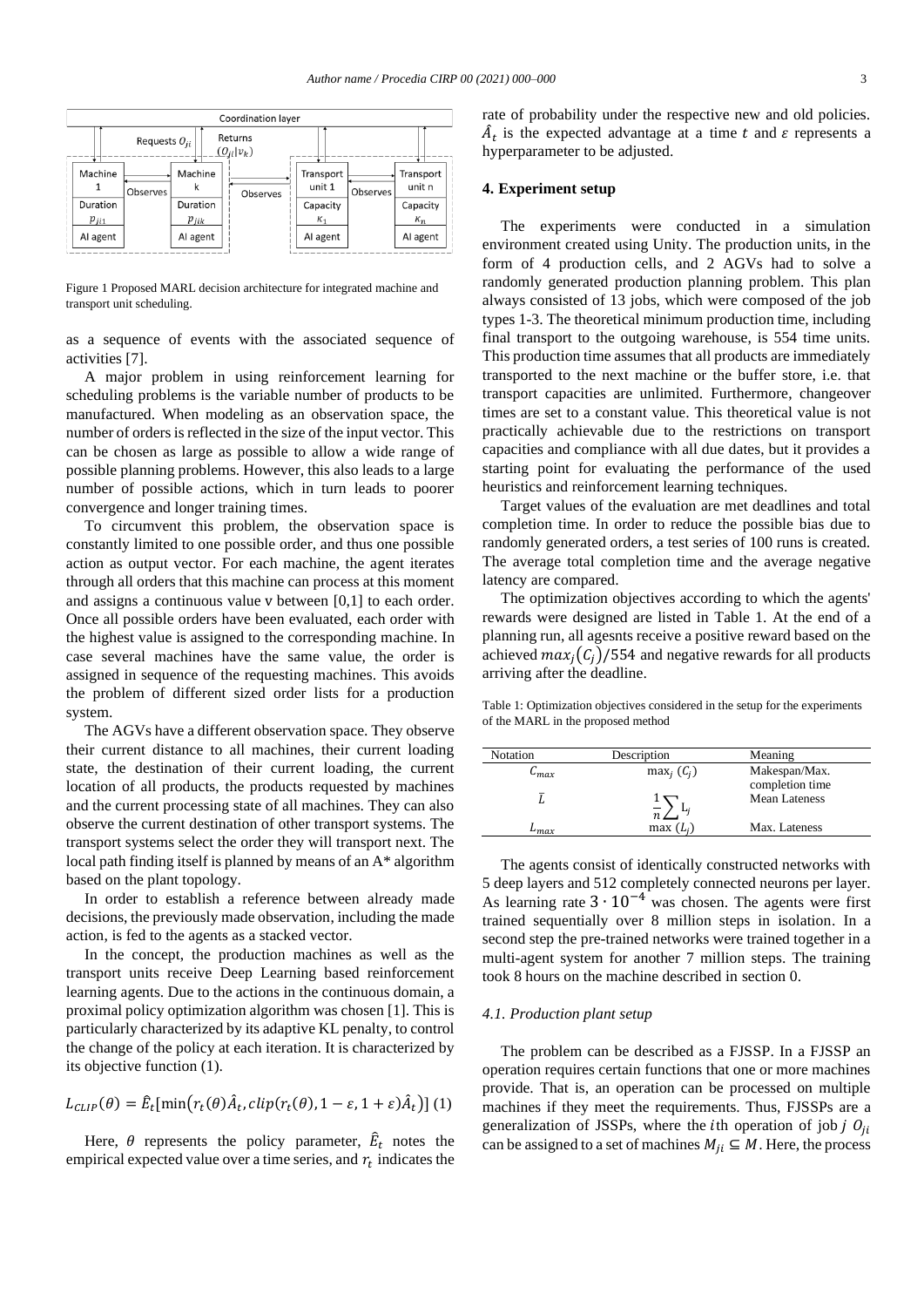duration  $p_{jik} \in \mathbb{R}^+$  depends on the machine  $\mu_k \in M_{ji}$  on which the operation is processed.

In the test setup, there are  $M = \{M_1, M_2, M_3, M_4\}$  machines to which the operations  $O_i$ , with process durations  $p_{jik}$  as listed in Table 2, are assigned.

There are 3 basic types of products that need to be manufactured in the test scenarios. These have different operations that must be performed on them. The final production on machine  $\mu_4$ , which forms a bottleneck for comparison purposes, is always uniform.

In addition, changeover times are incurred during changeover (the switch between feasible operations  $O_{ii}$ ). In this experiment, the changeover times were set to a constant value of 20.

Besides the machines, there are also transport units  $T_n \subseteq T$ with transport capacities  $\kappa_n \in \mathbb{N}$ . However, the transport times  $\gamma_n(s_t) \in \mathbb{R}^+$  result dynamically from the current position s of the transport unit  $T_n$  at time t, and thus cannot be determined in advance. For the test setup, the transport units  $T = (T_1, T_2)$ with capacities  $\kappa_1, \kappa_2 = 1$  were chosen.

Table 2 Exemplary FSJP instance for three jobs in the experimentation setup

|                |                              | Machine                  |         |             |                |
|----------------|------------------------------|--------------------------|---------|-------------|----------------|
| Job            | Operation                    | $M_{1}$                  | $M_{2}$ | $M_{\rm z}$ | M <sub>4</sub> |
| $J_1$          | ${\cal O}_{1,1}$             | 10                       | 15      | ٠           | ۰              |
|                | $O_{1,2}$                    | 15                       | 10      |             |                |
|                | ${\cal O}_{1,3}$             | -                        | ۰       | 20          |                |
|                | ${\cal O}_{1,4}$             |                          |         |             | 30             |
| J <sub>2</sub> | $O_{2,1}$                    | 15                       | 10      |             |                |
|                | $O_{2,2}$                    | ٠                        | ۰       | 20          |                |
|                | $O_{2,3}$                    | 15                       | 10      |             |                |
|                | $O_{2,4}$                    |                          |         |             | 30             |
| $J_3$          | ${\cal O}_{3,1}$             | 10                       | 15      |             | -              |
|                | $O_{3,2}$                    | $\overline{\phantom{0}}$ | ۰       | 20          |                |
|                | $O_{3,3}$                    | 10                       | 15      |             |                |
|                | ${\cal O}_{\underline{3,4}}$ | ۰                        | ۰       |             | 30             |

#### *4.2. Technical setup*

The described system was programmed in C# and Python. In the RL problem, the environment, i.e. the production plant



Figure 2 Overall view of the experimentation results for the agent pairs SJN  $[M^{S/N} \times T^{FCFS}]$  in blue, EDD $[M^{EDD} \times T^{FCFS}]$  in orange and  $RL[M<sup>RL</sup> \times T<sup>RL</sup>]$ . The theoretical minimum Min is added in red.

and the transport system, is programmed in C# in Unity. An implementation of the PPO algorithm is used as the learning algorithm. Academy was used as the basis of the agent's communication with the environment in Unity based on the work described in [2]. Through this, the observations, actions



Figure 3 Visualization of the experimentation results for the agent pairs SJN  $[M^{S/N} \times T^{FCFS}]$  in blue,  $EDD[M^{EDD} \times T^{FCFS}]$  in orange and  $RL[M^{RL} \times T^{RL}]$ with their respective mean total makespan  $\bar{C}_{max}$  in red.

**Frequetion** pion

<span id="page-3-0"></span>and rewards are passed between the learning algorithm and the environment. The hardware used was a desktop PC with an AMD Ryzen 3600 and an Nvidia RTX2070.

# **5. Experiment results and discussion**

#### *5.1. Experiment results*

As a reference to the multiagent system, according to the two target variables of the evaluation, the Shortest-Job-Next (SJN) and Earliest Due Date (EDD) heuristics are taken for the machines. For the transport units, a First Come First Serve (FCFS) heuristic and an RL agent were taken. This is noted as M<sup>Decision rule</sup> for the machines and T<sup>Decision rule</sup> for the transport units. The setup for the experiments are  $M^{S/N} \times T^{FCFS}$ ,  $M^{EDD} \times T^{FCFS}$ ,  $M^{RL} \times T^{RL}$ . Results of the experiments are shown in Figure 2. Also integrated in the diagram is the theoretical minimum of 554, if leaving out transport capacities.

It can be seen that the RL based agent system performs up to 100 time units better than the heuristics. The average values of the different decision rules are shown in Figure 3.

In a second experiment, all decision algorithms were cross paired with another agent for the transport units, respectively the combinations  $M^{S/N} \times T^{RL}$ ,  $M^{EDD} \times T^{RL}$ ,  $M^{RL} \times T^{FCFS}$ . While it did not change the results for  $M^{EDD}$  and  $M^{S/N}$  by a significant amount, the RL based machine realized longer completion times, as shown in Figure 4.

Table 3 shows an overview of all measured targets for the described experiments.

Table 3: Overall experimentation results for the agent pairs  $M^{S/N} \times T^{FCFS}$ ,  $M^{EDD} \times T^{FCFS}$ ,  $M^{RL} \times T^{RL}$ ,  $M^{RL} \times T^{FCFS}$  with the achieved mean total makespan  $\bar{C}_{max}$ , mean lateness  $\bar{L}$  and maximum lateness  $L_{max}$ .

| Decision rule             | $-$ max |      | max   |
|---------------------------|---------|------|-------|
| $M^{S/N} \times T^{FCFS}$ | 658.2   | 5.24 | 25.19 |
| $M^{EDD} \times T^{FCFS}$ | 672.09  |      |       |
| $M^{RL} \times T^{FCFS}$  | 658     |      |       |
| $M^{RL} \times T^{RL}$    | 634.03  |      |       |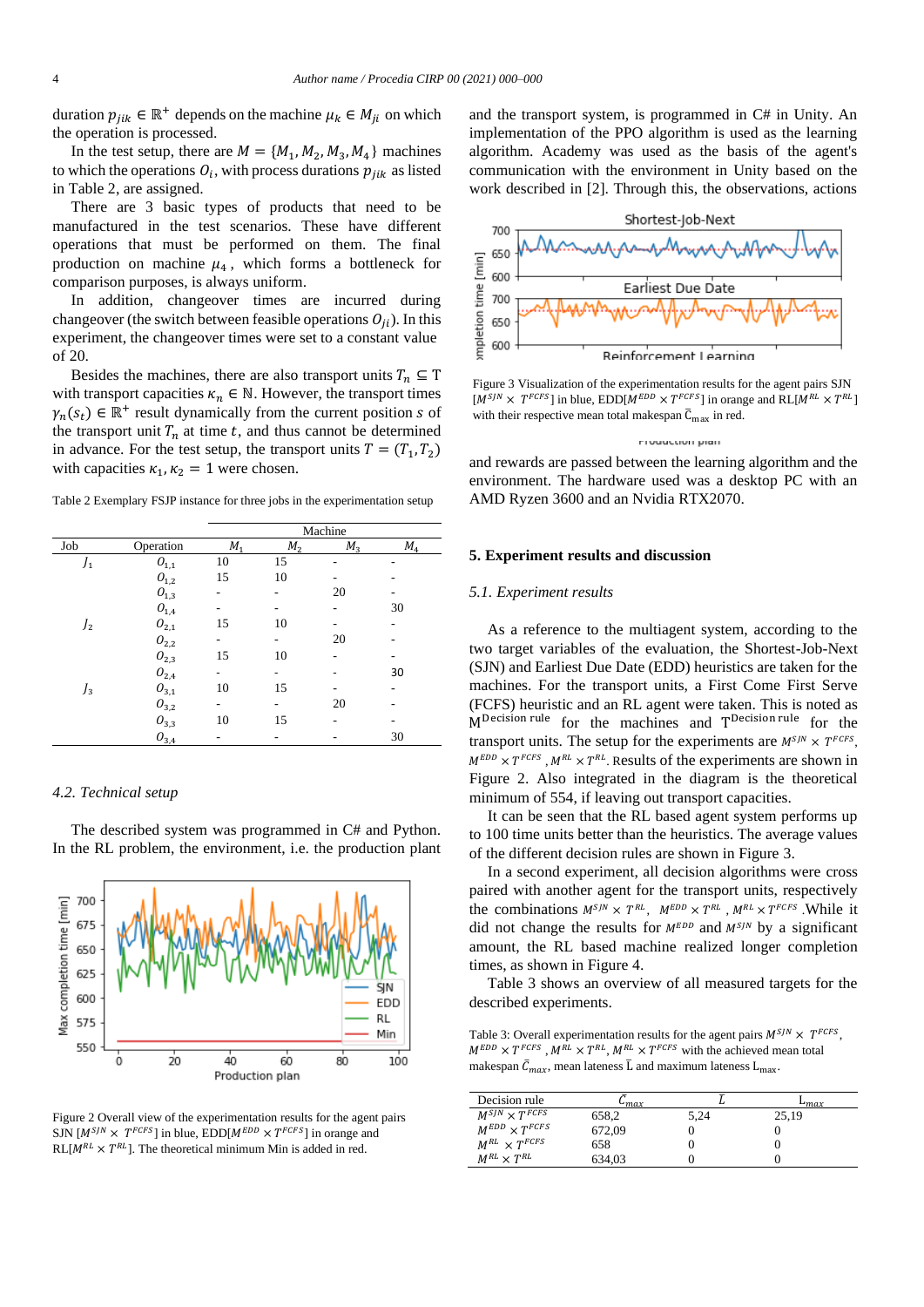

Figure 4 Experimentation results for the agent pairs  $M^{RL} \times T^{RL}$  in green  $M^{RL} \times T^{FCFS}$  in brown with their respective mean total makespan  $\bar{C}_{max}$  in red.

Over the 100 test planning instances, it was found that the MARL system consisting of agents for the machines and the transport units can achieve shorter total completion times than other heuristics and can match the EDD heuristic in terms of lateness. It is particularly interesting that the combination of a RL controlled machines in the multiagent system in combination with RL controlled transport units achieves better results than a combination with a FCFS controlled transport system. The heuristics EDD and SJN, on the other hand, did not perform significantly worse or better in this case.

# *5.2. Discussion*

The results achieved are well above the minimum of 554 time units for all the processes used. However, since this value does not take into account constraints such as transport capacity limits and the physical location of the transport units, the limiting factor here is the coordination between the machines and the logistics. Here, a simultaneous planning of the machine scheduling and the transport units could show that such a multiagent system, based on deep reinforcement learning, is able to optimize such problems under multiple objectives. In terms of total completion time, the system was even able to undercut heuristics specifically designed for this purpose. It is particularly interesting that the RL logistics system achieves better results than an FCFS heuristic only when paired with an RL controlled machine.

These results indicate that simultaneous planning of the machines and transport units offers further potential for other optimization criteria due to the interactions between them.

The simple modeling of an optimization problem with such an approach is also interesting for practice. No formalized relationships between the components of a production system have to be derived. Thus, an explicit objective function does not have to be formulated. Only restrictions, like deadlines, and optimization variables, like the minimization of the completion time, must be manually set up. However, due to the implementation, this can be done by non-experts. Furthermore, additional event-driven optimization targets, like minimizing collisions between transport units, can be included. The main question here is the design of the positive and negative rewards.

#### **6. Summary and conclusion**

In this paper, a concept for simultaneous machine job scheduling with transport planning in a flexible job shop using a MARL algorithm was presented. The results obtained with it showed that MARL systems are able to optimize scheduling problems considering multiple objectives. In particular, the actual inclusion of the location of transport units, as it occurs with autonomous transport units, increases the transferability of such generated problems to real production systems.

Future research will investigate how the integration of further planning areas affects the quality of the planning. The goal is thus a holistically planned production plant. Furthermore, the MARL system will be examined for reactive aspects, such as the failure of a machine. It is interesting to consider whether such systems reflect patterns known from lean manufacturing or whether new patterns in the scheduling of production systems are emerging.

#### **Acknowledgements**

This work has been partially funded by the European Commission through the H2020 ICT-38 Project MAS4AI - Multi-Agent Systems for Pervasive Artificial Intelligence for assisting Humans in Modular Production (No. 957204).

#### **References**

- [1] Schulman J, Wolski F, Dhariwal P, Radford A, Klimov O. Proximal Policy Optimization Algorithms. 2018, available online: https://arxiv.org/abs/1707.06347, last visited 23.12.2020.
- [2] Juliani A, Berges VP, Teng E, Cohen A, Harper J, Elion C, Goy C, Gao Y, Henry H, Mattar M, Lange D. Unity: A General Platform for Intelligent Agents. 2018, available online: https://arxiv.org/abs/1809.02627, last visited 18.11.2020.
- [3] Gabel T, Riedmiller M. Scaling adaptive agent-based reactive job-shop scheduling to large-scale problems. 2007 IEEE Symposium on Computational Intelligence in Scheduling, pp. 259–266.
- [4] Baer S, Bakakeu J, Meyes R, Meisen T. Multi-agent reinforcement learning for job shop scheduling in flexible manufacturing systems. 2019 IEEE Second International Conference on Artificial Intelligence for Industries (AI4I), pp. 22–25.
- [5] Waschneck B, Reichstaller A, Belzner L, Altenmüller T, Bauernhansl T, Knapp A, Kyek A. Optimization of global production scheduling with deep reinforcement learning.2018 Procedia CIRP, vol. 72, pp. 1264–1269.
- [6] Li X, Xie J, Peng, K, Li H, Gao L.. Review on flexible job shop scheduling. 2019 IET Collaborative Intelligent Manufacturing. 1. 10.1049/ietcim.2018.0009.
- [7] VDI 3633. Simulation von Logistik-,Materialfluss- und Produktionssystemen - Begriffe. 2018.
- [8] Silver D, Huang A, Maddison CJ, Guez A, Sifre L, van den Driessche G, Schrittwieser J, Antonoglou I, Panneershelvam V, Lanctot M, Dieleman S, Grewe D, Nham J, Kalchbrenner N, Sutskever I, Lillicrap TP, Leach M, Kavukcuoglu K, Graepel T, Hassabis D. Mastering the game of Go with deep neural networks and tree search. 2016 Nature, 529 (7587), pp. 484– 489.
- [9] Schulman J, Levine S, Moritz M, Jordan M, Abbeel P. Trust region policy optimization. 2015 Proceedings of the 32nd International Conference on